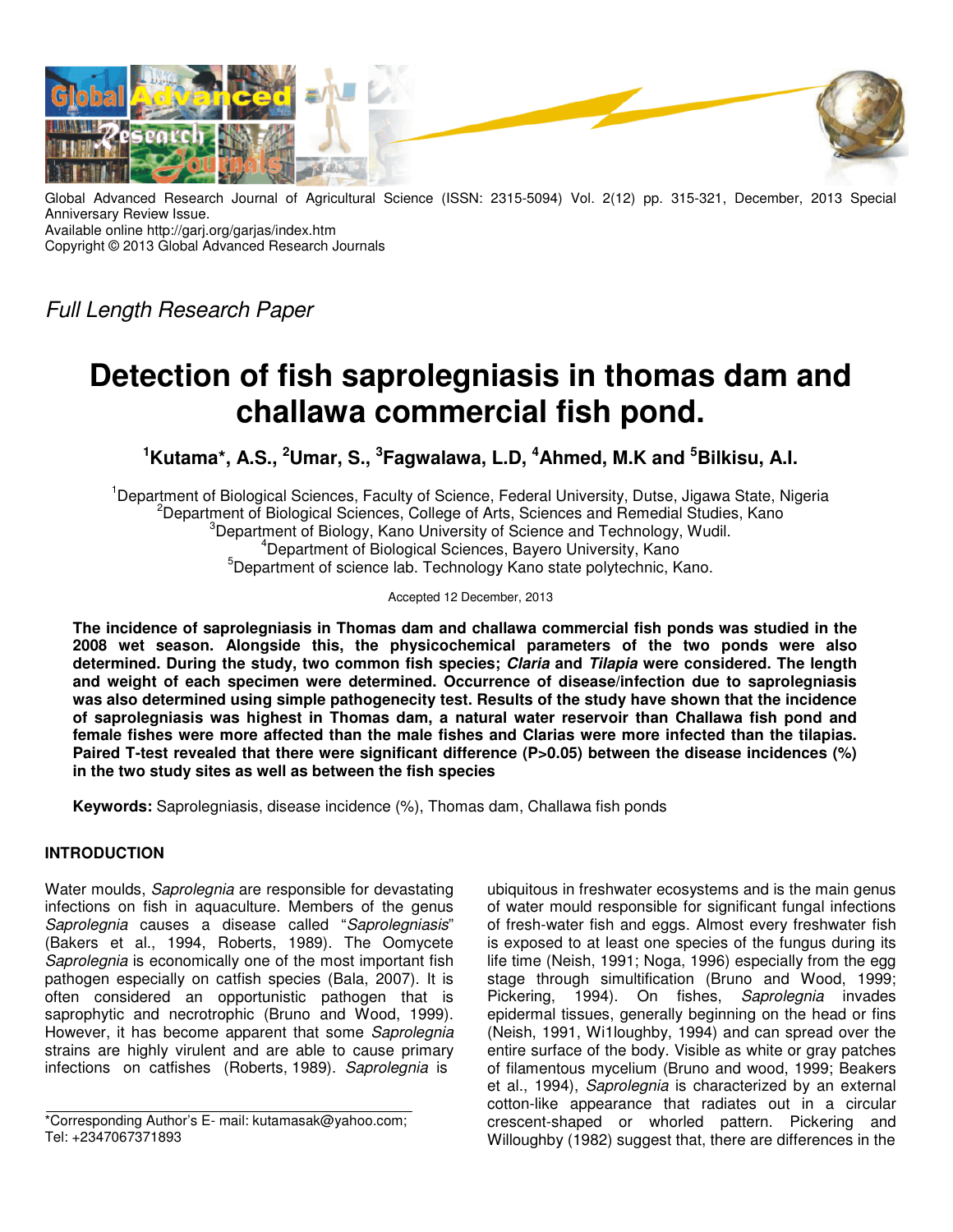patterns of infection between hatchery fish and wild fish. Saprolegnia also infects moribund eggs by adhesion to and penetration of the egg membrane (Willoughby, 1994), and can spread from dead eggs via positive chemotaxis (Bruno and Wood, 1999). In catfishes, the physiological state of the fish generally determines if a fungal infection will be successfully established (Neish, 1991, Snieszko, 1994). Saprolegnia generally invades fish that have been stressed or otherwise have weakened immune systems (Bruno and Wood, 1999; Pickering, 1994). Since the fungus is almost always present in fresh-water, it is assumed that some changes in the fish occurs which allows a saprolegnia infection to take hold (Bruno and Wood, 1999). Neish (1991) suggests that inmuno suppression provides a mechanisms that causes a transformation of normally nonpathogenic organisms, including Saprolegnia to become pathogenic. Saprolegnia has a fairly wide range of temperature tolerance, from 3°C to 33°C, which appears to reflect the thermal preference of the host (Pickering and Wil1oughby, 1982). However, sudden changes in temperature can make fish vulnerable to saprolegniasis due to the increased physiological stress (Bruno and Wood, 1999; Willoughby, I 994). Conditions that render fish susceptible to *Saprolegniasis* include but are not limited to the following; physical activity on spawning beds (Bruno and Wood, 1999), sexual maturity (Pickering and Willoughby, 1982), water temperature change (Bruno and Wood, 1999; Howe et al., 1999), water quality (Pickering, 1994), pathogens and parasites, (Meyer, 1991), handling (Hatai and Hoshiai, 1994), pollution (Snieszko 1994) and crowded hatchery conditions (Whister, 1996). When these conditions are met especially in commercial ponds with natural sources, the disease (saprolegniasis) prevails and may reach epidemic proportion and as a result, greater part of the profit is lost resulting into a complete failure in commercial fish production, on which most developing countries depends on. This article reports the occurrence of saprolegniasis in two water reservoirs; Thomas dam and challawa commercial fish ponds in Kano State.

## **MATERIALS AND METHOD**

## **Study Sites**

Two sites were used for the purpose of this research and these were Thomas Darn along Kano-Danbatta road and Challawa Commercial Fish Ponds along Panshekara Road. Both the sites are been used for fishing activities and they were designated A and B, respectively. Both are found in Kano state located between 16°47 North and 2°24 East as reported by (Ajayi, 1999).

## **SITE A: Thomas Dam**

Thomas was established in 1973 during the Late Alhaji

Audu Bako Administration the Darn was named "Thomas" derived from the name of the stream. The Dam is about 585 square metres, while the depth is about 30m. The dam is now sited near Danmarke village under Dambatta Local Government Area of Kano State, some 30 km away from the ancient Kano city.

Sandy- loam and clay – loam are the soil types of the area of which they are rich in nutrients and other minerals. The vegetation of the area is of Sudan Savannah type. Rainy season occurs during the warm summer months (May to September). The agro-metrological station nearest to the area shows the estimated average rainfall as 385 mm during months of July and August. The total annual free water evaporation was calculated as 248 mm from the station, and monthly evaporation varies from 171m in December to 270 m in May (Mukhtar, 2000).

# **SITE B: Challawa Commercial Fish Pond**

The Challawa Commercial Fish pond is located along Panshekara road in Kumbotso Local Government Area. The pond was bounded to Hisbah Command Office by the north, the new Abattoir building by the south, Challawa Industrial area by the East and the main road leading to Panshekara by the West. The pond has an area of 350 square metre and the pond is designed for commercial fish production.

## **Sample Collection**

The following protocol ware adopted from Rehulka (2008).

## **Isolation**

The fishes were sampled out randomly from the water (Dam/pond) and transported to the laboratory immediately. The fungus was obtained from the fresh fish by taking inoculum from the suspected tissue onto agar medium using a sterile/dissecting needle. The surface was surface disinfected to prevent secondary contamination by airborne spores. This was done by dipping in 1% formaldehyde 1-5 minutes.

# **Cultivation**

The purpose of cultivation is to obtain pure cultures for studying the fungus that is their variability and condition of growth; and for investigating the whole biogenesis. This was done in synthetic agar media to produce its progeny. The strains produced multi-spores that fused to form growth.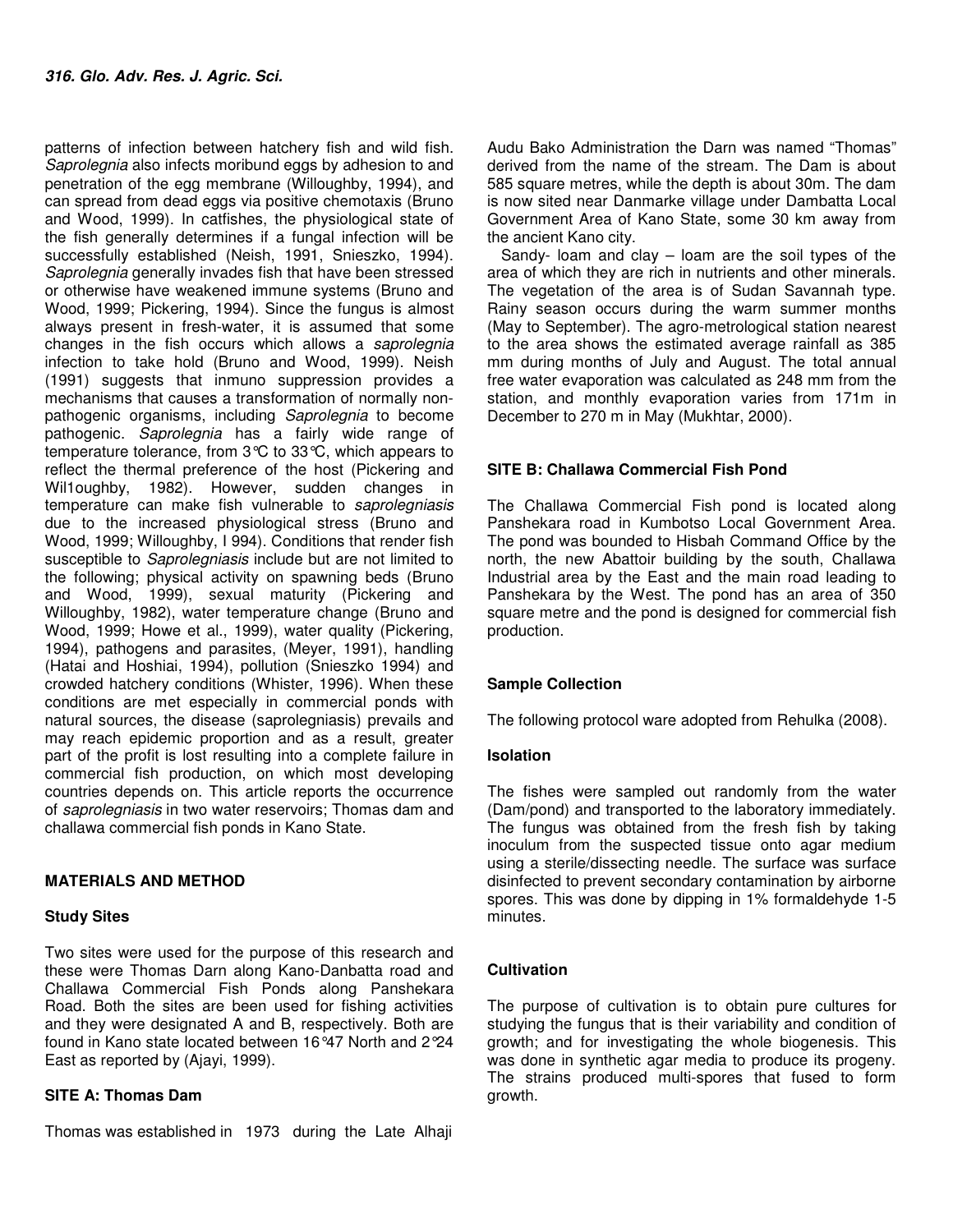#### **Culture Media**

This was cultivated on natural substrate media, and of these, the potato dextrose agar (PDA) was used (40g glucose, 10g peptone, 15g agar, 2000m1 distilled water).

#### **Microscopy**

This was adopted from the Koi and water garden society of Central New York (2008).This technique was used to examine the fresh water fish. It is probably the most common technique used in fish medicine and applicable to any hobbyist as there is only in minimal amount of apparatus required.

#### **Preparation of the Apparatus**

The key to taking a good smear was that of taking the sample as quickly and painlessly as possible so that the patient (fish) would have a minimal amount of stress and the infection would not be worsened. This was done by preparation of all the surfaces and the essential equipments. The bench was cleaned and the microscope was set, ensuring that all of its components are working correctly. The smear was placed on a smoothed, and non absorbent surface on to the bench, and this was cleaned with disinfectant. A moistened paper, towel long enough for the fish to be placed was then placed on the surface. Another moistened towel was ready to cover the fish head (as for (hued microscopy). A new clean slide and cover slip was obtained at hand. A bath was prepared to hold the fish before the actual sample is to be taken. To prepare the bath, a vessel that was suitable for the fish size was used and placed enough water into it so that the fish is comfortable. Finally, a plastic glove was put to protect the fish during handling. The slide preparation was examined at a low magnification of x 40.

#### **Pathogenicity Test**

The non infected fishes plus one of the infected fishes were kept in a laboratory aquarium for observation keeping the physico-chemical parameters for fresh water fish culture constant (e.g. temperature, pH, transparency, and dissolve oxygen).

#### **Collection of water Sample**

Two water samples were collocated using 1000 dm<sup>3</sup> (1 liter) bottle which was lowered into the water, and some parameters were measured immediately before transporting the sample to the laboratory (i.e. the temperature, pH and transparency) for the sample needed for dissolved oxygen determination, 2ml of manganous

chloride and 2m1 of Winkler's reagent were added immediately.

#### **RESULTS AND DISCUSSION**

The results of the work showed some changes in the physico-chemical and biological factors from the two study sites, A (Thomas Dam) and B (Challawa Commercial Fish Pond) both in Kano State. The variations in these parameters were probably due to the fact that site B got treatment at intervals together with regular changing of the water in the pond.

#### **Physico-chemical parameters**

The result shows a lower mean temperature at site B (25 $\degree$ C) and higher mean temperature at site A (26 $\degree$ C). Similar observations were made by Alabaster and Lind, (1980) that the tropical temperature range for normal fish growth ranges between 18-30°C. Also Lind (1992) added that any value outside the range will make the fish vulnerable to poor feeding, parasitic development and also develop vectors of parasites. The water temperature also shows positive correlation with pH, transparency, BOD and dissolved oxygen. Pickering and Willoughby (1982) also added that Saprolegnia can tolerate a temperature range of 3°C to 33°C, which appears to reflect the thermal preferences of the host. However, sudden changes to temperature can make fish vulnerable to Saprolegniasis (Bruno and Wood, 1999; Willoughby 1994).

The pH of site A was observed to be 7.5 and the value slightly increased to 7.8 at site B. The results showed that both the two sites were slightly basic. Similar report was observed by Rabi'u (2008). Also Brain and Corosfield (1993) demonstrated that the pH range for a better fresh water fish growth ranges from 6.6 to 9.3 for stream water and 6.5 - 8.5 were recorded for pond. Decrease in transparency was observed from site A (64 cm) to site B (45 cm). Low Secchi visibility was recorded at Site A, that agrees with the findings of Rabi'u (2008) that turbidity was high during the early part of the rainy season due to increase in surface run-off water flood from the catchment which brings dissolve substances and re-suspend of dissolved materials. And the lowest turbidity values was observed at Site B which could be as a result of prevailing conditions of less surface run-off and absence of flood.

Biological oxygen demand (BOD) was higher in Site A (1.26 mg1-<sup>1</sup> ) than site B with the concentration of (1.11 mgl<sup>-1</sup>). This coincided with the period of oxygenconsumption by decomposers (Fungi and bacteria) (Rabi'u, 2008). This was also similar to the work of Akpa (2001), and Hassan et al. (2013). Table 1 shows an inverse correlation with the dissolved oxygen. There was also a difference between the sites in the dissolved oxygen (DO)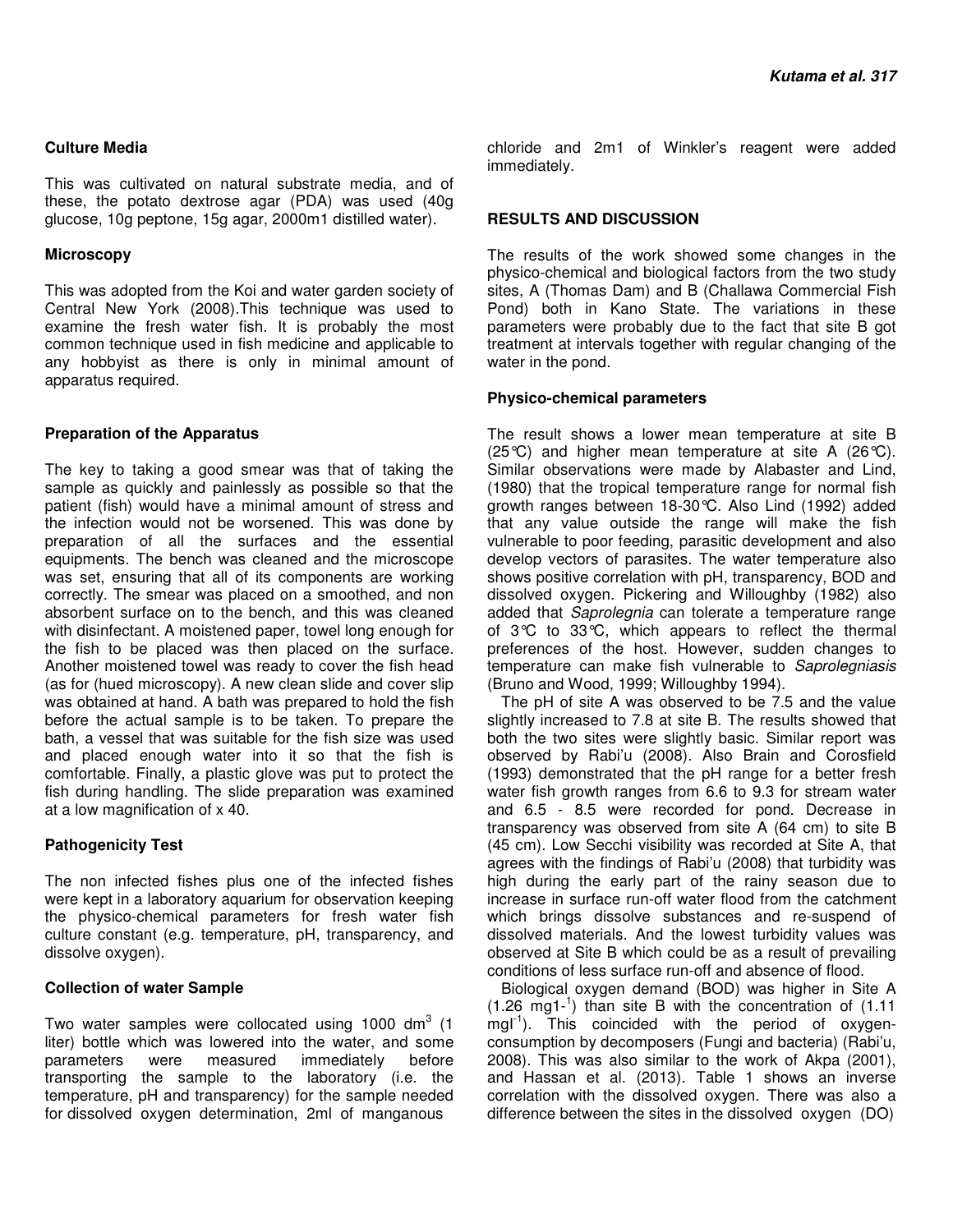|                             | Months in Thomas dam, site A |      |               | Months in Challawa pond, site B |      |      |        |                  |
|-----------------------------|------------------------------|------|---------------|---------------------------------|------|------|--------|------------------|
|                             |                              |      |               |                                 |      |      |        |                  |
| <b>Parameters</b>           | June                         | Julv | <b>August</b> | <b>September</b>                | June | July | August | <b>September</b> |
| Water Temp. $(^0C)$         | 26                           | 26   | 26            | 25                              | 22   | 22   | 25     | 25               |
| Transparency (CM)           | 240                          | 246  | 252           | 290                             | 360  | 381  | 735    | 238              |
| рH                          | 7.5                          | 7.5  | 7.5           | 7.4                             | 7.8  | 7.8  | 7.8    | 7.8              |
| Alkalinity (Mg/l)           | 148                          | 152  | 150           | 81                              | 82   | 83   | 120    | 139              |
| Conductivity ( $\mu s/cm$ ) | 213                          | 214  | 214           | 600                             | 600  | 601  | 370    | 385              |
| Dissolved oxygen (Mg/l)     | 12.6                         | 12.7 | 12.7          | 9.60                            | 9.50 | 9.40 | 27.0   | 22.0             |
| BOD <sub>5</sub> (Ma/l)     | .26                          | 1.26 | 1.25          | 1.26                            | 1.11 | 1.11 | 1.11   | 1.11             |

 **Table 1. Monthly mean physico-chemical parameters of Challawa and Thomas dam in 2008 rainy season** 

 **Table 2. Incidence Of Saprolegniasis and Some Physical Parameters of Tilapia sp. of Site A** 

| S/N | <b>Sex</b> | Length | Weight | <b>Disease Occurrence</b> |
|-----|------------|--------|--------|---------------------------|
| 1.  | M          | 0.35   | 0.412  | $\star$                   |
| 2.  | M          | 0.33   | 0.412  | $\star$                   |
| 3.  | F          | 0.32   | 0.405  | $***$                     |
| 4.  | F          | 0.33   | 0.411  | $***$                     |
| 5.  | F          | 0.35   | 0.432  | $***$                     |
| 6.  | M          | 0.30   | 0.418  | $\star$                   |
| 7.  | F          | 0.32   | 0.419  | $***$                     |
| 8.  | M          | 0.31   | 0.423  | $\star$                   |
| 9.  | M          | 0.29   | 0.402  | $\star$                   |
| 10. | M          | 0.30   | 0.400  | $\star$                   |
|     | Mean       | 0.33   | 0.413  | $\star$                   |
|     | <b>LSD</b> | 0.110  | 0.120  |                           |

\*= low infection, \*\*= high infection, LSD=Least significant difference

| S/N | <b>Sex</b> | Length | Weight | <b>Disease Occurrence</b> |
|-----|------------|--------|--------|---------------------------|
| 1.  | F          | 0.41   | 0.506  | $***$                     |
| 2.  | F          | 0.40   | 0.513  | $***$                     |
| 3.  | F          | 0.31   | 0.508  | $***$                     |
| 4.  | M          | 0.45   | 0.405  | N                         |
| 5.  | F          | 0.40   | 0.430  | $***$                     |
| 6.  | М          | 0.32   | 0.530  | N                         |
| 7.  | M          | 0.39   | 0.490  | $\star$                   |
| 8.  | F          | 0.40   | 0.502  | $***$                     |
| 9.  | M          | 0.23   | 0.470  | $\star$                   |
| 10. | М          | 0.40   | 0.487  | $\star$                   |
|     | Mean       | 3.71   | 0.484  |                           |
|     | LSD        | 0.23   | 1.320  |                           |

 **Table 3. Infection and Some Physical Parameters of Claria spp of Site A**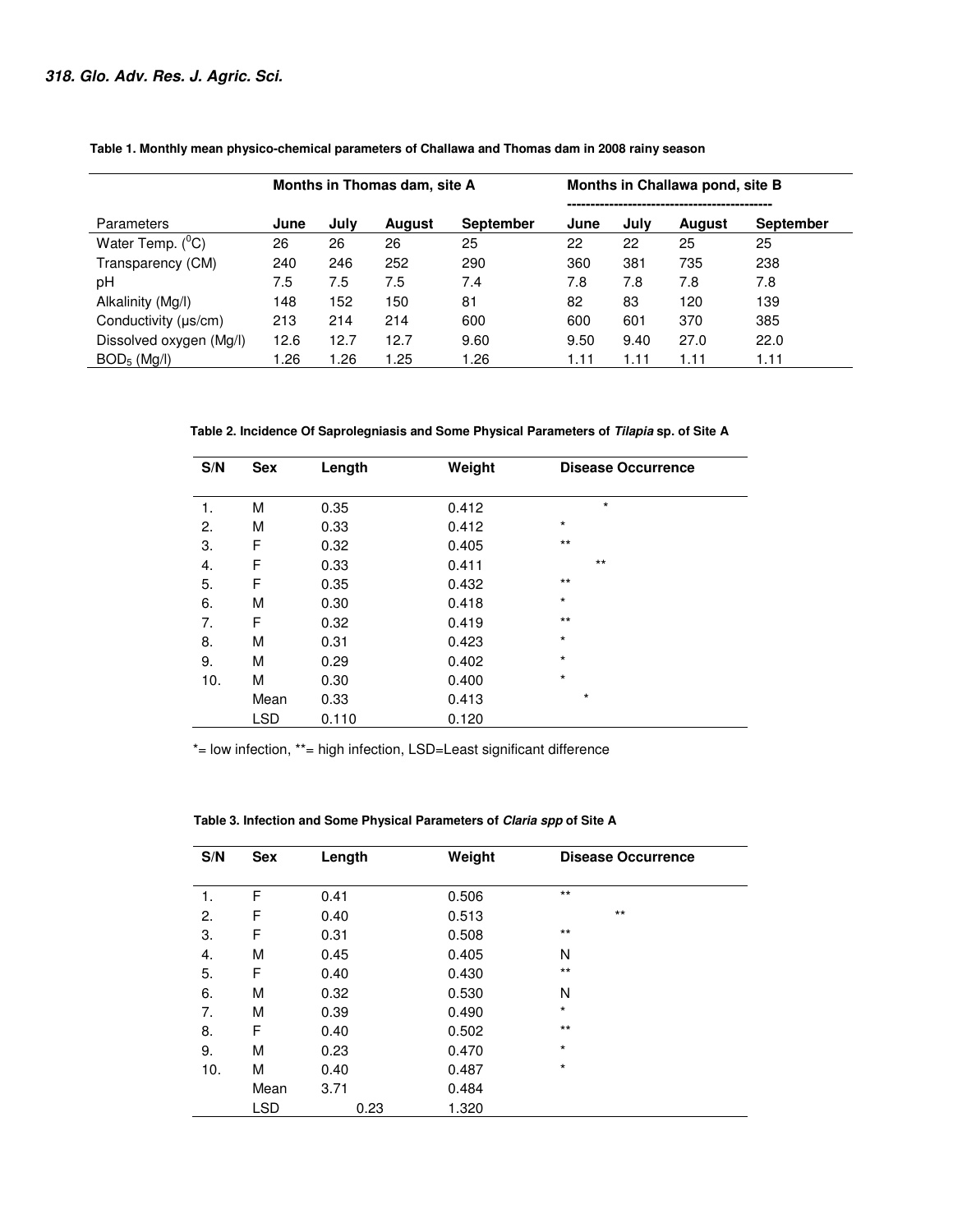| S/N | <b>Sex</b> | Length | Weight | <b>Disease Occurrence</b> |
|-----|------------|--------|--------|---------------------------|
|     |            |        |        |                           |
| 11. | F          | 0.44   | 0.516  | $\star\star$              |
| 12. | F          | 0.43   | 0.523  | $***$                     |
| 13. | F          | 0.38   | 0.508  | $***$                     |
| 14. | М          | 0.45   | 0.475  | N                         |
| 15. | F          | 0.40   | 0.520  | $***$                     |
| 16. | М          | 0.45   | 0.510  | N                         |
| 17. | М          | 0.39   | 0.480  | $\star$                   |
| 18. | F          | 0.40   | 0.502  | $***$                     |
| 19. | М          | 0.44   | 0.490  | $\star$                   |
| 20. | М          | 0.46   | 0.497  | $\star$                   |
|     | Mean       | 0.424  | 0.502  |                           |
|     | <b>LSD</b> | 0.130  | 0.340  |                           |

 **Table 3. Infection and Some Physical Parameters of Claria spp of Site B** 

N= No infection, \*= low infection, \*\*= high infection, LSD=Least significant Difference

| S/N | <b>Sex</b> | Length | Weight | <b>Disease Occurrence</b> |
|-----|------------|--------|--------|---------------------------|
| 1.  | М          | 0.28   | 0.410  | $\star$                   |
| 2.  | М          | 0.31   | 0.423  | $\star$                   |
| 3.  | F          | 0.30   | 0.430  | $\star$                   |
| 4.  | М          | 0.41   | 0.432  | $\star$                   |
| 5.  | М          | 0.29   | 0.420  | $\star$                   |
| 6.  | M          | 0.28   | 0.411  | N                         |
| 7.  | F          | 0.28   | 0.419  | $***$                     |
| 8.  | F          | 0.30   | 0.422  | $***$                     |
| 9.  | M          | 0.31   | 0.417  | $\star$                   |
| 10. | F          | 0.32   | 0.431  | $***$                     |
|     | Mean       | 0.28   | 0.4215 |                           |
|     | <b>LSD</b> | 0.41   | 0.210  |                           |

 **Table 4. Infection and of Sic 13 some Physical parameters of Tilapia spp of site B** 

N= No infection, \*= low infection, \*\*= high infection, LSD=Least significant Difference

with site B showing higher concentration (27.0 mg- $^1$ ) and A showing lower concentration. This could be attributed to the peak time of the biochemical oxygen demand due to bacteria and other decomposers uptake as observed by Rabi'u (2008). The higher concentration also coincided with time of lower temperature (25°C) observed in Site B. The higher the temperature the lower the dissolved oxygen, and the lower the temperature, the higher the dissolved oxygen (Hassan et a.2013; Kutama et al., 2011). Earlier on, Boyd and Lichtkoppler (1979) observed that, for a better fish growth, the dissolved oxygen has to be from time concentration of 4.0 mgl- $1$ <sup>t</sup> to above, but when the value is continuously below  $4.0$  mgl-<sup>1</sup>, there will give an adverse effect on fishes even at levels which do not cause

mortality, making the fishes more susceptible to parasites and diseases.

#### **Incidence of Saprolegniasis**

There were also variations in the disease incidence (%) that were observed from the two sites of the study; A and B. There was a significant (P>0.05) difference in the incidence (%) with regards to the sex of the fishes. Out of the 40 samples representing the sample size, 20 were males and 20 were females. Six fishes were infected from the two sites (A and B) out of which (5), five were females and only one (1) was male. Similar report was observed by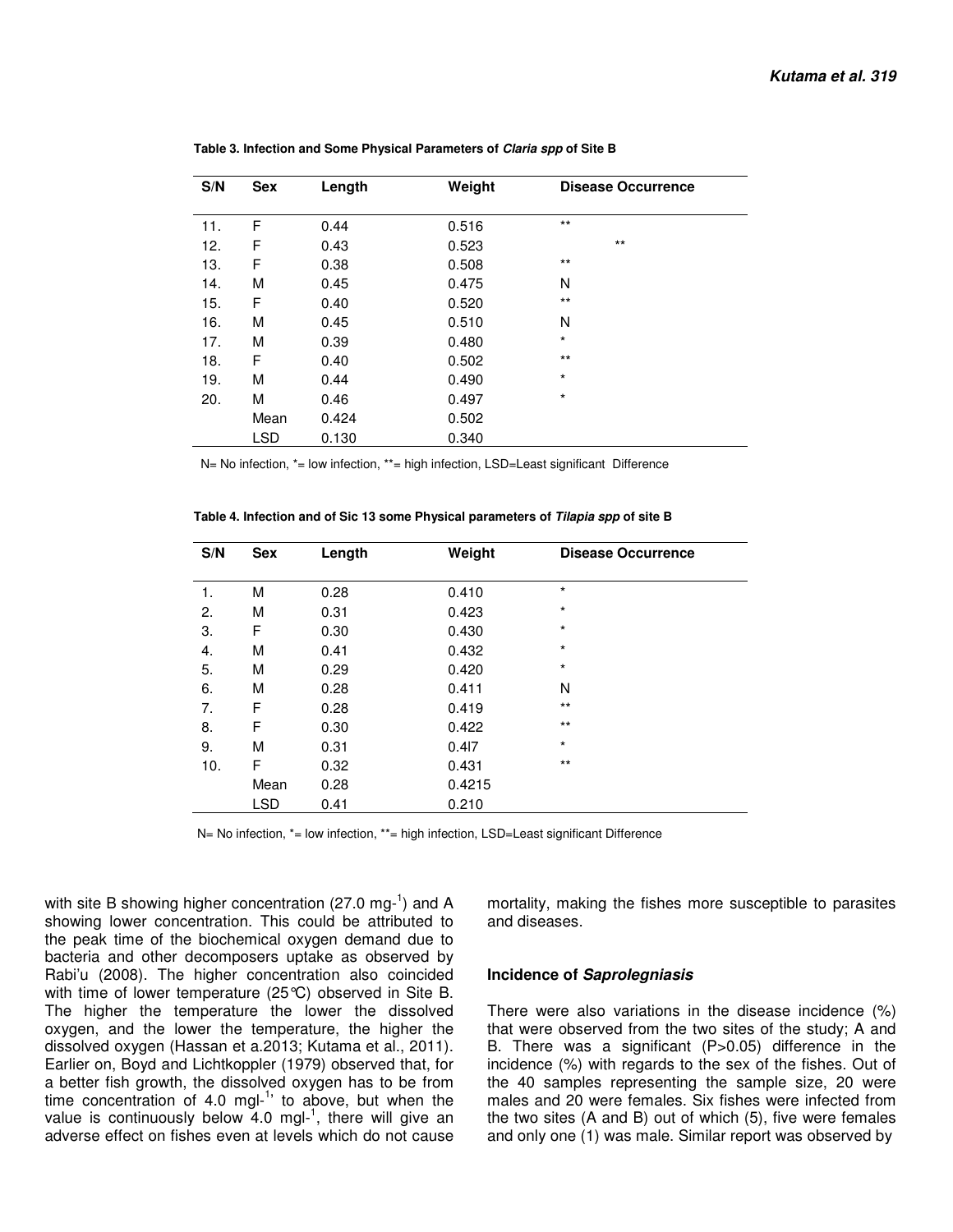Neish (1991), and Noga (1996) that the main genus of fresh water moulds is responsible for the significant fungal infection of fresh water fishes and eggs. Fishes usually got infected during spawning (Wolke, 2005). Scott and O'Bier (1992) also added that fishes giving parental care are liable to get infected through contaminated eggs.

Results of this work show that, the heaviest fish was 0.532kg from Site A and the lightest fish was 0.400kg in weight. The six (6) fishes that were found to be infected had weights; ranging from 0.513kg, 0.516kg, 0.517kg, 0.523kg, 0.524kg and 0.532kg from both site A and B. The results were similar to the findings of Bala, (2007) who reported that the disease causes chronic losses and usually affects harvestable fish size (>pound) equivalent to 0.450 kg, where a very high mortality can occur.

The highest length found from the results of this work was 0. 52 m and the lowest 0.28 m. Length of fish and weight of fish follows isometric growth pattern (uniform), that is, as the length increases, the weight also increases (Bichi, 2007).

#### **Pathogenicity Test**

The pathogenicity test revealed that, out of the (60%) non infected Clarias from site A that were inoculated, only 20% Clarias (10% males and 10% females) became infected and the remaining 40% still remains non infected. From the 80% Clarias from site B, that were inoculated, only I0% became infected, and 70% still remained not infected. In general, out of the nine (22.5%) fishes that were infected, from both the two study sites with l5% and from the pathogenicity test with 7.5%, about 7 (17.5%) were females and only 2 (5.0%) were males. This is similar with the findings of Neish (1991) and Noga (1996), that the main genus of the fresh water mould is responsible for the significant fungal infection of fresh water fishes and eggs. Also Wolke (2005) added that fishes usually got infection during spawning. Since normally only female fishes that spawns then the two reports looks similar although the males can get infection as it reaches maturity stage, (Bruno and Wood, 1999; Pickering, 1994), also water temperature changes (Bruno and Wood, 1999; Howe et al., 1999).

Site A had the highest incidence than Site B and this is probably because, site B received treatment and a regular changing of water, and that helps to reduce contaminations and infections unlike site A with the highest incidence, it does not usually receive any treatment, instead, a lot of effluents are discharged to the water body and that is what raised the BOD concentration to 1.26 mg1- $1$  less than that of site B. Also female fishes were more infected, although a number of males were infected majority of which attain sexual maturity and weighted greater than 1 Pound.

#### **CONCLUSION**

Conclusively, fungal infections are among the most common disease seen in tropical fish. As fungal Spores are found in all fish tanks, they can quickly colonies and create problems in a stressed, injured or diseased fish. And poor water quality can also lead to an increase in infection in an otherwise healthy fish population. And mostly, infection are usually associated with a pre existing infection or injury and this is why two part treatment is often necessary to completely cure these infected fish.

#### **REFERENCES**

- Ajayi JO (1999). 1 he (ieogrh of Kano under Physical and Human aspect s Science dISCUSS. A (ext book of reading in pure and applied science, review communication. FCE Kano vol. 1(1)109-119 Pp.
- Akpa AS (2001). Ectoparasitic and Endoparasitic infections of fish in Jigawa and Kano MSc, thesis, Bayero University, Kano PP. 1, 11 and 1 2 (unpublished).
- Alabaster JS, Liond R (1980). Water quality criteria for flesh water fish FAO and butter worth, London. 297 PP
- Bala N (2007). Superficial fungal infections of fishes. fIND Seminar paper Dcpartnient of science, school of technology, Kano State Polytechnic, Nigeria PP. 1 ,2,3 and 9 (Unpublished)
- Beakers GW, Wood SE, Burr AW (1994). Futures which characterize Saprolegnia isolates from salmonin fish lesions A review. In Salmon Saprolegniasis, Edited by G.J. Mueller.U.S. Department of Energy, Bonnevilla Power Administration, Portland, Oregon PP. 33-66.
- Bichi AH (2007). Fisheries and agriculture A lecture note Department of Biological Science, Bayero University, Kano. (Unpunished).
- Boyd CH, Liclilkopler (1979). Water quality management in pond fish culture Research and Development series No. 22
- Brain H, Corosfield G (1993). Induced breeding in tropical fish culture. Intentional development Research centre, Canada Bul.1 vol. 1
- Bruno DW, Wood BP (1999). Saprolegnia oomycetes. In fish disease and discarders, volume 3 viral bacteria and fungal infection. Edited by P.T.K. wood and D.W. Bruno. CABI published, willianford , oxon, united kingdom. Pp: 599-659.
- Hassan KY, Indabawa II, Kutama AS**,** Sani I (2013). Seasonal and Spatial Variation of the Physico-Chemical Parameters in Relation to Some Biological Parameters of Kanye Dam Kano, Nigeria. Inter. J. Applied Res. and Technol., 2(7):31-38
- Hatai K, Hoshiai GJ (1994). Pathogenicity of Saprolegnia parastica coker. In salmon Saprolegniasis. Edited by G.J. Mueller. U.S. Department of Energy, Bonnevill Power Administration, Portland, Oregon. PP. 87-73.
- Howe GE, Gingerich WH, Dawson VK, Olson JJ (1999). Efficiency of I hydrogen peroxide for treating Saprolegniasis in channel fish. .J. Agvat. Anim. Health 11(3): 222-230.
- Koi, Water (2008). Microscope diagnosis of common parasite Infection. A society of central New York
- Kutama AS, Hassan KY**,** Ibrahim Y (2011). Algal diversity in Relation to Physico-chemical parameters of three ponds in Kano metropolis, Nigeria. Bioscience Res. Communications, 22 (6):321-328
- Lind R (1992). Pollution and fresh water fish, U.S.A. black fure scientific publication INC 14 pp.
- Meyer FP (1991). Aquaculture disease and health management. J. Anim. Sci. 69:4201-42088.
- Mukhtar MM (2000). Study on mosquito breeding sites associated with area under irrigation at Thomas ND project research Department of Animal husbandry Audu Bako College of Agric Danbatta 3-6pp (unpublished).